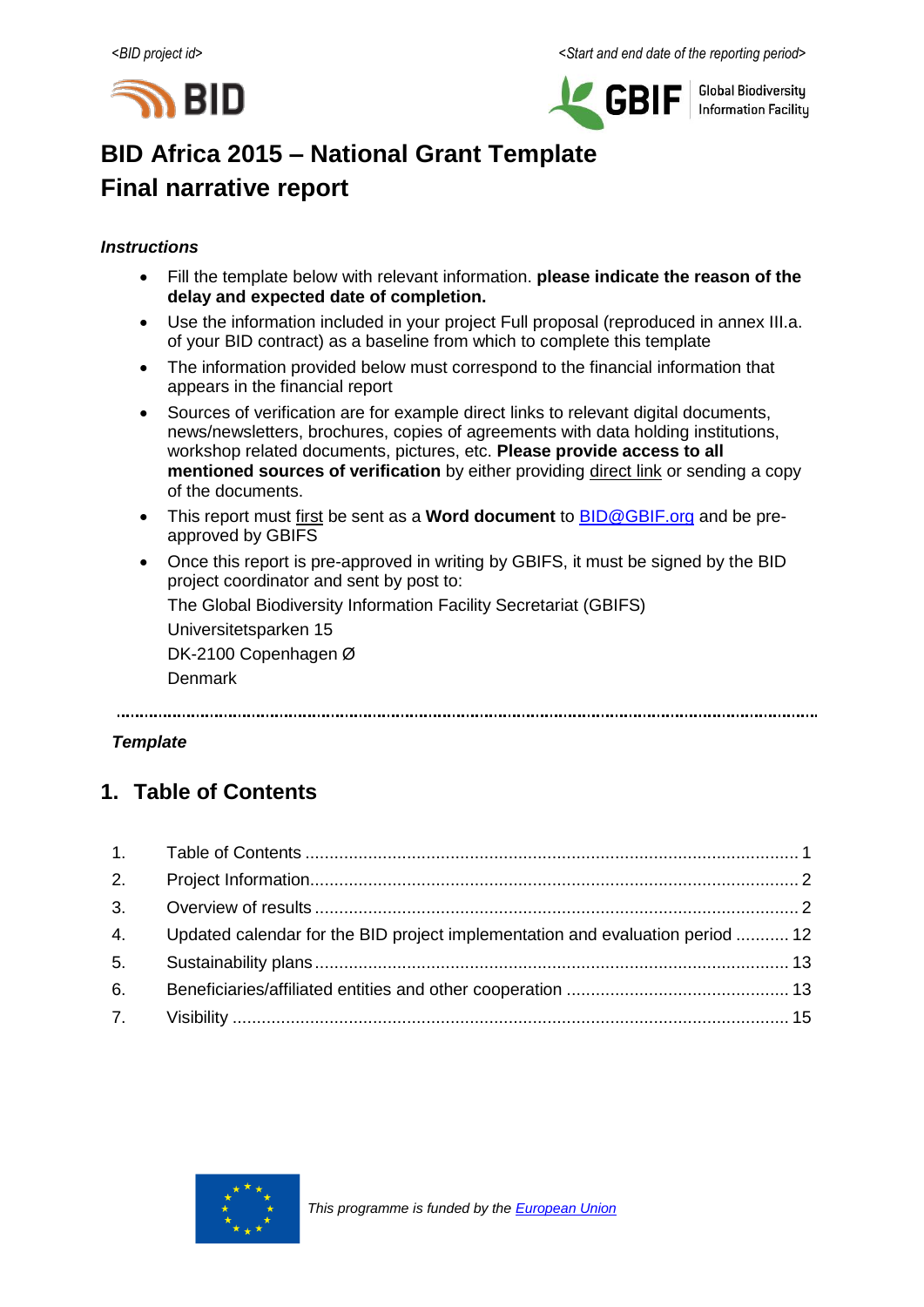



## <span id="page-1-0"></span>**2. Project Information**

- **2.1.Project Coordinator: Institution/network/agency name:**
	- **Herbier National du Gabon**
- **2.2.Main contact person and role:**

**Nestor ENGONE OBIANG (Curator of Herbier National du Gabon), coordinator of project**

- **2.3.BID proposal identifier: BID-AF2015-0038-NAC**
- **2.4.Project title:**

**Support for data collection of plant biodiversity in Gabon**

**2.5.Start date and end date of the reporting period:**

**01/06/2016-01/12/2018 (this date was modified according the revised schedule after the herbarium building destruction)**

**2.6.Country in which the activities take place: Gabon**

## **3. Overview of results**

## **3.1.Executive summary**

Give a short summary of the activities implemented and the outcomes of the project for the *reporting period* (500 *words maximum)*

The principal initial objective of this project aimed to mobilize as much data as possible on the floristic diversity of Gabon, by combining specimen information with forest inventory data and the content of the published data in order to create database and to the made available it to researchers, student and public. This database had to serve as a powerful support tool to help governmental and non-governmental organizations to develop effective strategies for a sustainable management of the biodiversity. Three main goals was identified in this project statement (Establish or strengthen national biodiversity information facilities, Increase available biodiversity data, within and beyond the grant period, Apply biodiversity data in response to national priorities).

To achieve these objectives and in the strict respect of the proposed schedule, the following activities have already been implemented for this period according to the revised schedule:

- 1. **Organization of project activities launch workshop**. This workshop that contained 25 persons which came from 7 different institutions aimed to explain the goals and the expected outcomes of the BID project.
- 2. **Participation to the BID Capacity Enhancement workshop**. Two workshops took place from August 22th to 25th in Kigali (Rwanda) and from 7th to 15th April in botanical garden of Kirstenbosch, Cap town (South Africa). These workshops related to the Biodiversity Information for Development (BID) program, which is supported at the national herbarium of Gabon through the project BID-AF2015-0038-NAC and funded by the European Union in the ACP and sub-Saharan regions. The overall objective was to contribute to enhancing the capacity of the BID project team and plan/implement biodiversity data publishing efforts effectively and according to GBIF standards.
- 3. **Physical inventory of specimen present at the Herbier National du Gabon** Herbier National du Gabon data base count 65 000 data representing botanical collecting done across the country. But many of them are stored in the partner herbaria and 40365 samples would be physically present in Herbier National du Gabon according BRAHMS database information. The actual extract database of the Herbier National du Gabon gives 5309 plant species. The objective of this activity was to check the concordance between BRAHMS database information and the physical present of samples. So, since

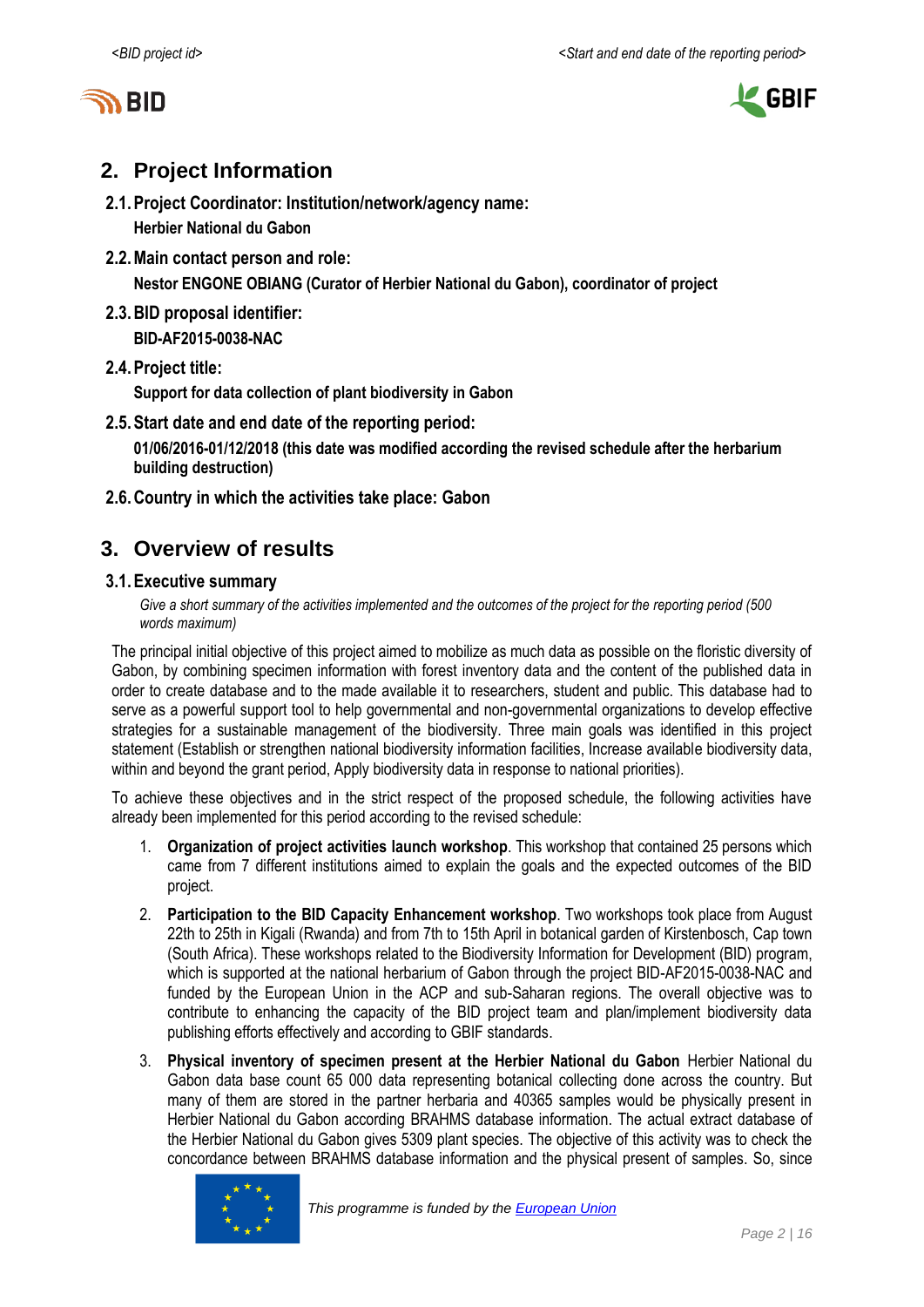



august 2016, **34549** specimen data were counted and mobilized. Among them, 28981 are inserted and repertoried in the database, 5568 are already mounted and inserted but non repertoried in the database. These last are subject to Rapid Data Entry (RDE) for their integration in the BRAHMS. A second counting will be done to check and confirm these data. About 1719 samples are newly mounted. But the project activities decreased because of herbarium staff instability firstly due to the burning of our building and then the moving from ANPN to the new offices

- 4. **Digitalization of forest inventory data**. Data come particularly from IRET and Herbier National du Gabon. The implementation of this activity allowed to digitalize and compile 414 sampling data (permanent plots and transects) with 224 191 trees including small individuals for which diameter is superior of 1 cm and belonging to more than 700 identified species. The size of these samples varies from 0.20 to 25 ha.
- 5. **Creation of Herbier National du Gabon web site and data publishing.** Herbier National du Gabon web site is already available [\(http://herbiergabon.fr/gabon/collection\)](http://vmtropicar-proto.ird.fr/gabon/collection) mobilized data from BID-AF2015-0038-NAC project are published in this web site and in the GBIF portail via the IPT of Herbier Nation du Gabon [\(http://ipt-gabon.gbif.fr\)](http://ipt-gabon.gbif.fr/)
- 6. **Update of Checklist of endemic and threatened species update**. This list is available in the MBG web site [\(http://tropicos.org/Project/Threatened\\_Plants\\_Gabon\)](http://tropicos.org/Project/Threatened_Plants_Gabon), partner of BID project and their mapping is view in the National web site after filter of one target species [\(http://herbiergabon.fr/gabon/collection/especes/\)](http://herbiergabon.fr/gabon/collection/especes/)

## **3.2.Progress against expected milestones:**

*Give an overview of all the expected milestones for your project from the beginning until now (see Annex V of your contract)*

| <b>Expected milestones/activities</b>                                                                                                                                                                                                                                                                                                                                                                                                   | Complet<br>ed?<br>Yes/No | <b>Explanatory notes</b>                                                                                               | <b>Sources of verification</b>                 |
|-----------------------------------------------------------------------------------------------------------------------------------------------------------------------------------------------------------------------------------------------------------------------------------------------------------------------------------------------------------------------------------------------------------------------------------------|--------------------------|------------------------------------------------------------------------------------------------------------------------|------------------------------------------------|
| Completed capacity self-assessment<br>questionnaire for national biodiversity<br>information facilities<br>https://www.gbif.org/document/82277/capacit<br>y-self-assessment-guidelines-for-national-<br>biodiversity-information-facilities (EN)<br>https://www.gbif.org/document/82782/auto-<br>evaluation-des-capacites-pour-les-systemes-<br>nationaux-dinformation-sur-la-biodiversite<br>(FR)<br>(Early Progress report milestone) | Yes                      | The national capacity<br>self assessment<br>questionnaire has been<br>completed                                        | Mail sent to <b>BID@gbif.org</b><br>05/08/2016 |
| At least three national data publishing<br>institutions are registered with GBIF.org<br>Guidelines to become a publisher:<br>https://www.gbif.org/become-a-publisher<br>(Early Progress report milestone)                                                                                                                                                                                                                               | No                       | IPT was already installed<br>by Marie-Elise, GBIF-<br>France.                                                          | http://ipt-gabon.gbif.fr                       |
| At least one person from the project team<br>has completed the certification process<br>following the BID Capacity Enhancement<br>workshop on Data Mobilization organized as<br>a part of the BID programme Africa 2015                                                                                                                                                                                                                 | Yes                      | Participation of team<br>member to the BID<br>Capacity Enhancement<br>workshops that took<br>place in Kigali (Rwanda), | Pulchérie BISSIENGOU<br>bissiengou p@yahoo.fr  |

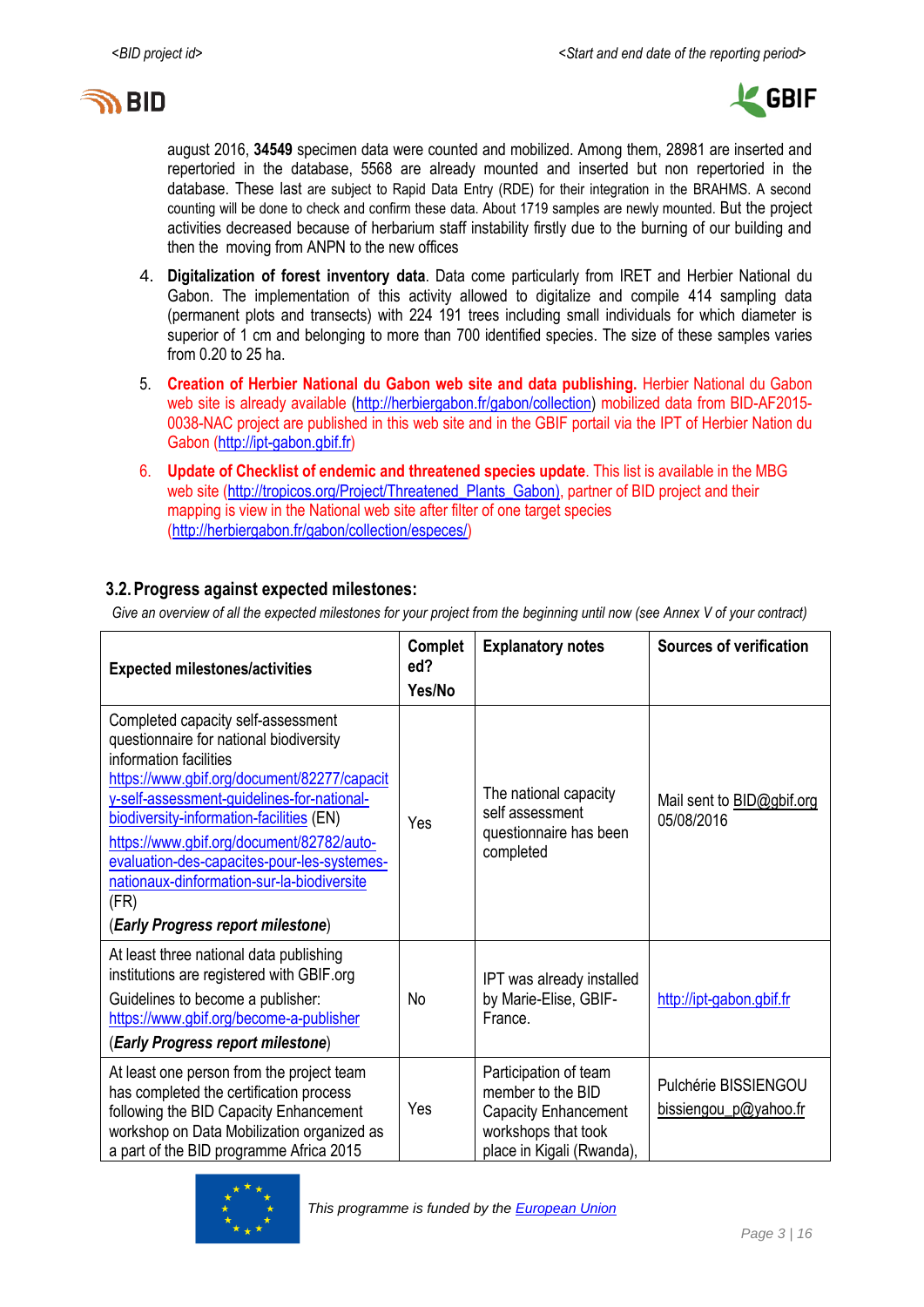



| (Early Progress report milestone)                                                                                                                                       |     | from August 22th to 25th<br>and from 7th to 15th april<br>in botanical garden of<br>Kirstenbosch, Cap town<br>(South Africa).                                                                                                                                                                                                                                                                                    |                                                      |
|-------------------------------------------------------------------------------------------------------------------------------------------------------------------------|-----|------------------------------------------------------------------------------------------------------------------------------------------------------------------------------------------------------------------------------------------------------------------------------------------------------------------------------------------------------------------------------------------------------------------|------------------------------------------------------|
| Knowledge dissemination activities have<br>been scheduled following the first BID<br>Capacity Enhancement workshop<br>(Early Progress report milestone)                 | Yes | Organization of project<br>activities launch<br>workshop to explain the<br>goals and the expected<br>outcomes of the BID<br>project. Oral presentation<br>was done in Agence<br>Nationale des Parcs<br>Nationaux du Gabon by<br>Pulchérie to explane the<br>goals of Kigali workshop.<br>Different types of data<br>was also presented                                                                           | Meeting Lists of presence<br>1.07.2017<br>10.03.2017 |
| At least one dataset has been published to<br>GBIF.org (Midterm report milestone)                                                                                       | Yes | We projected to publish<br>three data types:<br>herbarium data, forest<br>inventory data and the<br>checklist of Gabon plant.<br>For the moment, data<br>publication process is on<br>way.                                                                                                                                                                                                                       | http://ipt-gabon.gbif.fr                             |
| The data users identified in the full proposal<br>have documented their intended use of the<br>mobilized data and provided early feedback<br>(Midterm report milestone) | Yes | Researchers of the<br>Herbier National du<br>Gabon and the Institut de<br>Recherche en Ecologie<br>Tropicale (IRET) was<br>invited to the workshop<br>taken place in Yaoundé,<br>Cameroun (19th -23th<br>june 2017) about the<br>statute of conservation of<br>species. Information<br>relating to the identified<br>species during this<br>process needed the<br>using of herbier national<br>du Gabon database | Invitation letter                                    |
| All mobilized data have been published to<br>GBIF.org<br>(Final report milestone)                                                                                       | No  | We already published<br>two data types:<br>herbarium and forest<br>inventory data of Gabon<br>plant.                                                                                                                                                                                                                                                                                                             | http://ipt-gabon.gbif.fr                             |
| All published data meet the minimum<br>requirements outlined in the Data Quality<br>Requirements available at bid                                                       | Yes | All steps of data<br>publication have been<br>read and are understood                                                                                                                                                                                                                                                                                                                                            | Email exchange with the<br>gbif staff                |

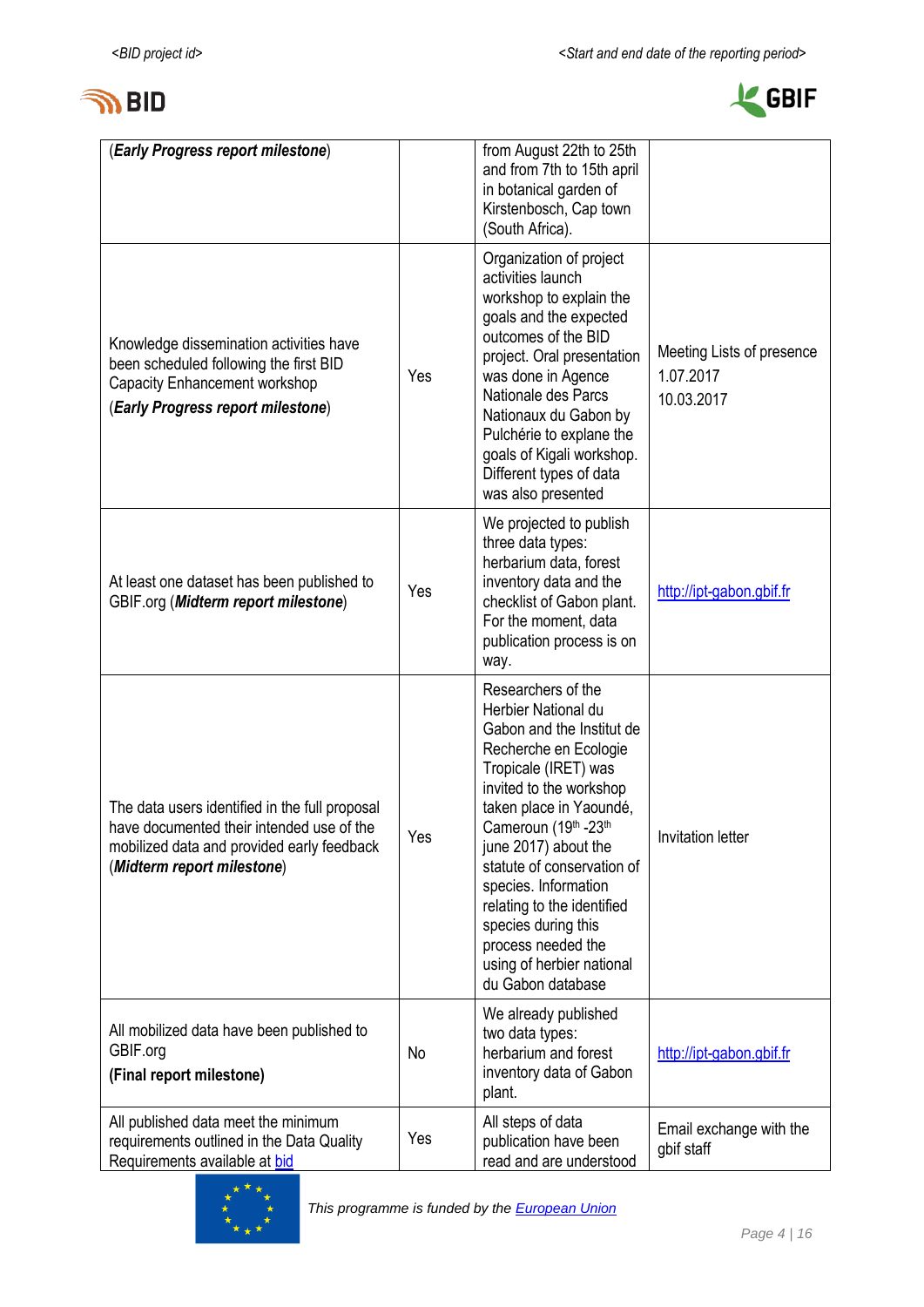



| https://.gbif.org/en/community/data-quality/                                                                                                                                                                                                                                                                                                |     | thank to gbif staff help                                                                                                                                                                                                                                                                                                                                                                                                                                                                                                                                                                                                                                                                                                                                                                                                                                                                                                                                                                                                                                                                                                                                                                                                                                                                                               |                                                     |
|---------------------------------------------------------------------------------------------------------------------------------------------------------------------------------------------------------------------------------------------------------------------------------------------------------------------------------------------|-----|------------------------------------------------------------------------------------------------------------------------------------------------------------------------------------------------------------------------------------------------------------------------------------------------------------------------------------------------------------------------------------------------------------------------------------------------------------------------------------------------------------------------------------------------------------------------------------------------------------------------------------------------------------------------------------------------------------------------------------------------------------------------------------------------------------------------------------------------------------------------------------------------------------------------------------------------------------------------------------------------------------------------------------------------------------------------------------------------------------------------------------------------------------------------------------------------------------------------------------------------------------------------------------------------------------------------|-----------------------------------------------------|
| (Final report milestone)                                                                                                                                                                                                                                                                                                                    |     |                                                                                                                                                                                                                                                                                                                                                                                                                                                                                                                                                                                                                                                                                                                                                                                                                                                                                                                                                                                                                                                                                                                                                                                                                                                                                                                        |                                                     |
| The training outcomes of the project have<br>been documented, including the number of<br>people receiving certification through the BID<br>Capacity Enhancement workshops, the<br>number of people trained in nationally<br>organized events, and the evaluation of the<br>impacts of these training activities<br>(Final report milestone) | Yes | One of our researcher<br>has attended two of the<br><b>BID Capacity</b><br>Enhancement workshops<br>and received a<br>biodiversity data<br>mobilization badge. The<br>impacts of these training<br>activities is that, in our<br>institut, researcher can<br>successfully complete<br>the following tasks:<br>Develop and assess<br>biodiversity data<br>mobilization plans<br>adapted to the context of<br>specific projects, with a<br>focus on the<br>management of human<br>and financial resources.<br>For any given<br>biodiversity data source,<br>recognize whether it can<br>be digitized into any of<br>the classes of datasets<br>that can be published<br>through GBIF, including<br>metadata-only datasets,<br>occurrence datasets,<br>checklist datasets, and<br>sampling-event datasets.<br>Apply best practices and<br>international standards to<br>produce a digital dataset<br>based on the information<br>contained in biodiversity-<br>related objects.<br>Transform digital<br>biodiversity data to<br>comply with international<br>standard formats for data<br>publishing and provide<br>data of the highest<br>quality possible. Apply<br>the different data<br>publishing mechanisms<br>supported by GBIF. In<br>particular using the GBIF<br>Integrated Publishing<br>Toolkit (IPT) and the | http://community.gbif.org/<br>pg/pages /view/52483/ |

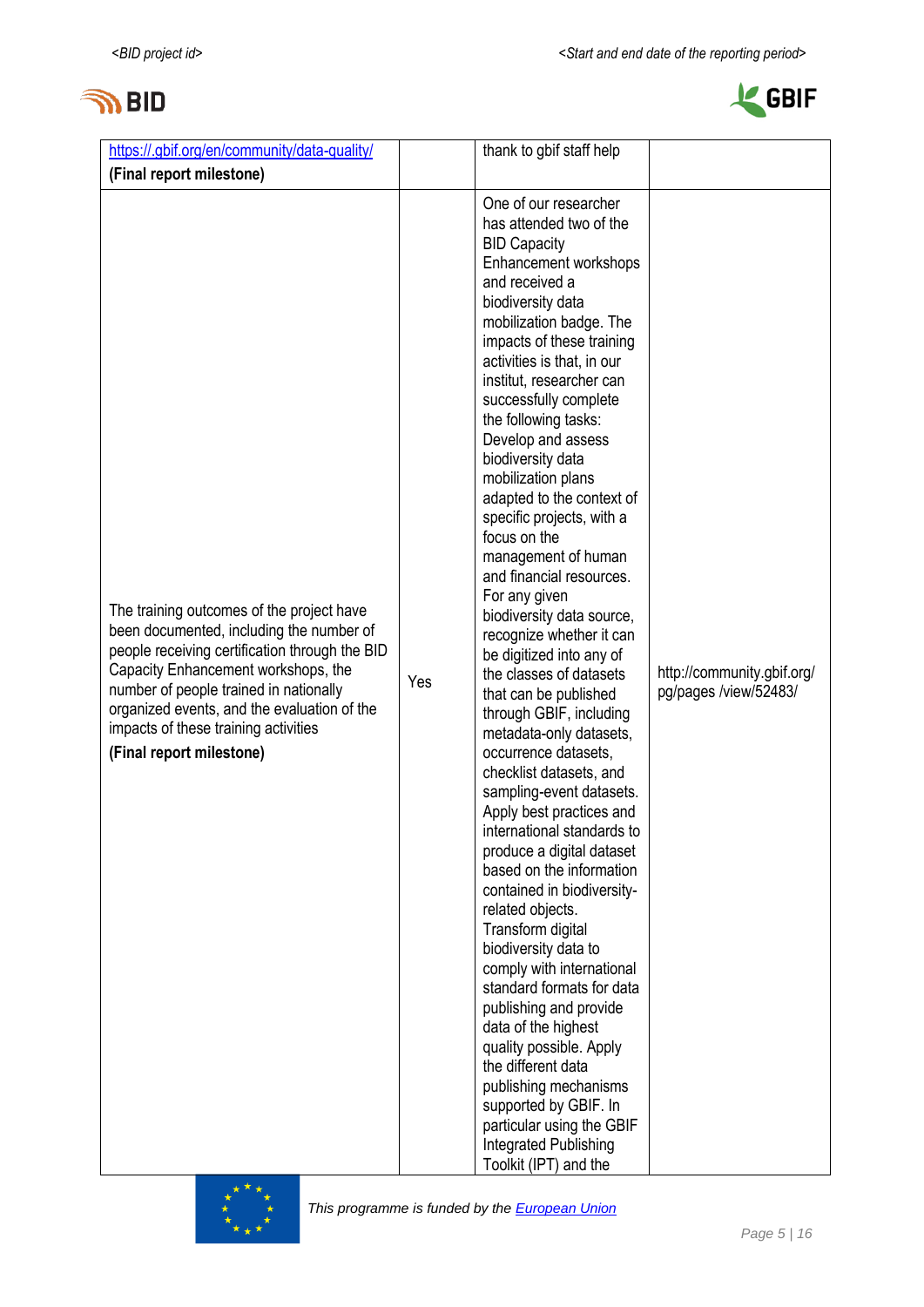



|                                                                                                                                                                                                                                                                                                                                                                                                                                                              |     | Darwin Core Archive star<br>schema to publish<br>biodiversity data via<br>GBIF through the use of<br>standard core and<br>extensions                                                                                         |                                                |
|--------------------------------------------------------------------------------------------------------------------------------------------------------------------------------------------------------------------------------------------------------------------------------------------------------------------------------------------------------------------------------------------------------------------------------------------------------------|-----|------------------------------------------------------------------------------------------------------------------------------------------------------------------------------------------------------------------------------|------------------------------------------------|
| Final capacity self-assessments for national<br>biodiversity information facilities have been<br>completed with sustainability plans.<br>https://www.gbif.org/document/82277/capacit<br>y-self-assessment-guidelines-for-national-<br>biodiversity-information-facilities (EN)<br>https://www.gbif.org/document/82782/auto-<br>evaluation-des-capacites-pour-les-systemes-<br>nationaux-dinformation-sur-la-biodiversite<br>(FR)<br>(Final report milestone) | Yes | The national capacity<br>self assessment<br>questionnaire has been<br>completed                                                                                                                                              | Mail sent to <b>BID@gbif.org</b><br>05/08/2016 |
| All uses of the mobilized data have been<br>documented<br>(Final report milestone)                                                                                                                                                                                                                                                                                                                                                                           | Yes | Our data are online now.<br>web site address of<br>herbier national du<br>Gabon is given to<br>students and researchers<br>who want to use these<br>data                                                                     | http://herbiergabon.fr/gab<br>on/collection    |
| Best practices and lessons learned have<br>been documented<br>(Final report milestone)                                                                                                                                                                                                                                                                                                                                                                       | Non | Best practices and<br>lessons learned are not<br>still documented for the<br>moment. But in the web<br>site we will create a<br>rubric that explain the<br>condition of the data<br>using. But pdf document<br>are protected |                                                |

## **3.3.Project deliverables and activities**

*Refer to the table in section 2.2 "Deliverables, activities and reporting criteria" of your BID full proposal. Provide updates on the status of each of planned deliverables. In the event of unexpected delay, please provide detailed explanatory notes and indicate planned completion date. Add as many rows as needed.*

| <b>Deliverable</b>                                          | <b>Related</b><br>activity                                                              | <b>Completed</b><br>? Yes/No    | <b>Explanatory</b><br>notes                                                                           | <b>Sources of verification</b>                                                                                                                                                     |
|-------------------------------------------------------------|-----------------------------------------------------------------------------------------|---------------------------------|-------------------------------------------------------------------------------------------------------|------------------------------------------------------------------------------------------------------------------------------------------------------------------------------------|
| Synthesis of<br>documents on<br>Gabonese<br>plant diversity | - Select the<br>appropriate<br>data and<br>documents<br>(unpublished<br>reports, theses | Herbier<br>National du<br>Gabon | These activities<br>allowed to<br>connect online 41<br>documents<br>(aticles, thesis,<br>reports) and | - Availability of synthesis documents on<br>plant diversity in the National Herbarium<br>of Gabon online<br>- Availability of the excel file showing the<br>coordinates of samples |

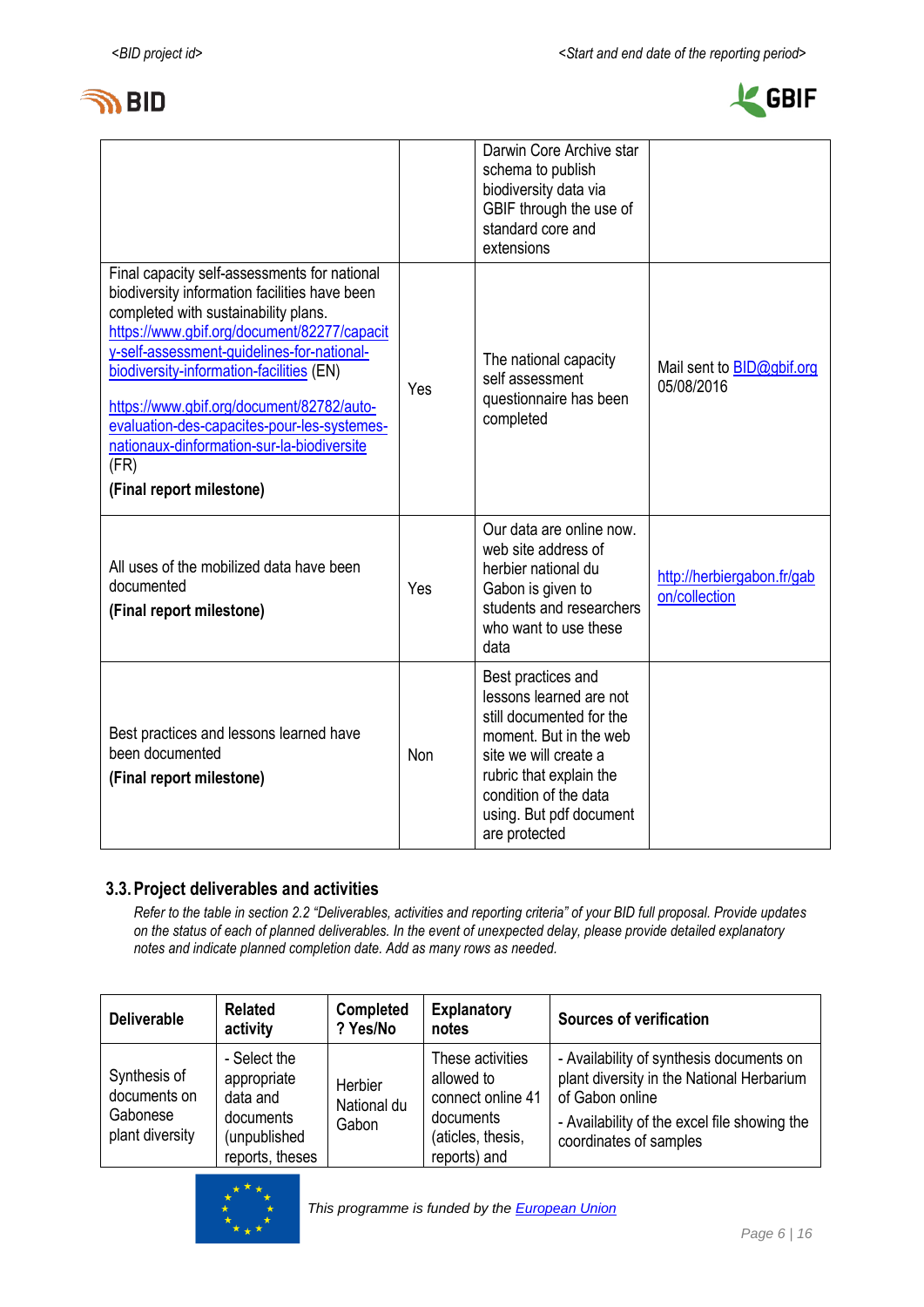



|                                                      | and personal<br>note book)<br>- Creation of<br>excel file to<br>standardize<br>data<br>- Structuring of<br>bibliographic<br>data by theme                                                   |                                 | digitalisize 5807<br>pages of the 35<br>volumes of the<br>flore du Gabon.<br>With the data<br>entry from forests<br>inventory, the<br>414 samples<br>(plots an<br>transects) for<br>224191 trees<br>contributed to<br>map some tree<br>species<br>distribution. This<br>activity will<br>continue with the<br>CAFI project<br>which will instal<br>300 new plots. | - forest inventory data online<br>(http://herbiergabon.fr/gabon/inventaires) |
|------------------------------------------------------|---------------------------------------------------------------------------------------------------------------------------------------------------------------------------------------------|---------------------------------|-------------------------------------------------------------------------------------------------------------------------------------------------------------------------------------------------------------------------------------------------------------------------------------------------------------------------------------------------------------------|------------------------------------------------------------------------------|
| Presence of<br>new mounted<br>herbarium<br>specimens | - Mounting of<br>herbarium<br>specimens<br>stored in the<br>mounting room<br>- Input field<br>notes and<br>printing labels<br>- Insertion of<br>new<br>collections<br>from mounting<br>room | Herbier<br>National du<br>Gabon | This activity<br>allowed to get<br>1719 (627 in<br>2017 and 1092 in<br>2018) new data<br>in the herbarium<br>database                                                                                                                                                                                                                                             | Consulting the catalog related to the<br>number of the mounted specimens     |
| The Herbier<br>National du<br>Gabon website          | Connecting the<br>herbarium to<br>internet                                                                                                                                                  | Herbier<br>National du<br>Gabon | One of expected<br>Deliverable of<br>this project is to<br>create the herbier<br>national du<br>Gabon website<br>which is now<br>available.                                                                                                                                                                                                                       | http://herbiergabon.fr/gabon/                                                |
| The Herbier<br><b>National IPT</b>                   | To publish our<br>data to the<br>GBIF portal                                                                                                                                                | Herbier<br>National du<br>Gabon | IPT will allow to<br>publish our data<br>to GBIF portal                                                                                                                                                                                                                                                                                                           | http://ipt-gabon.gbif.fr                                                     |

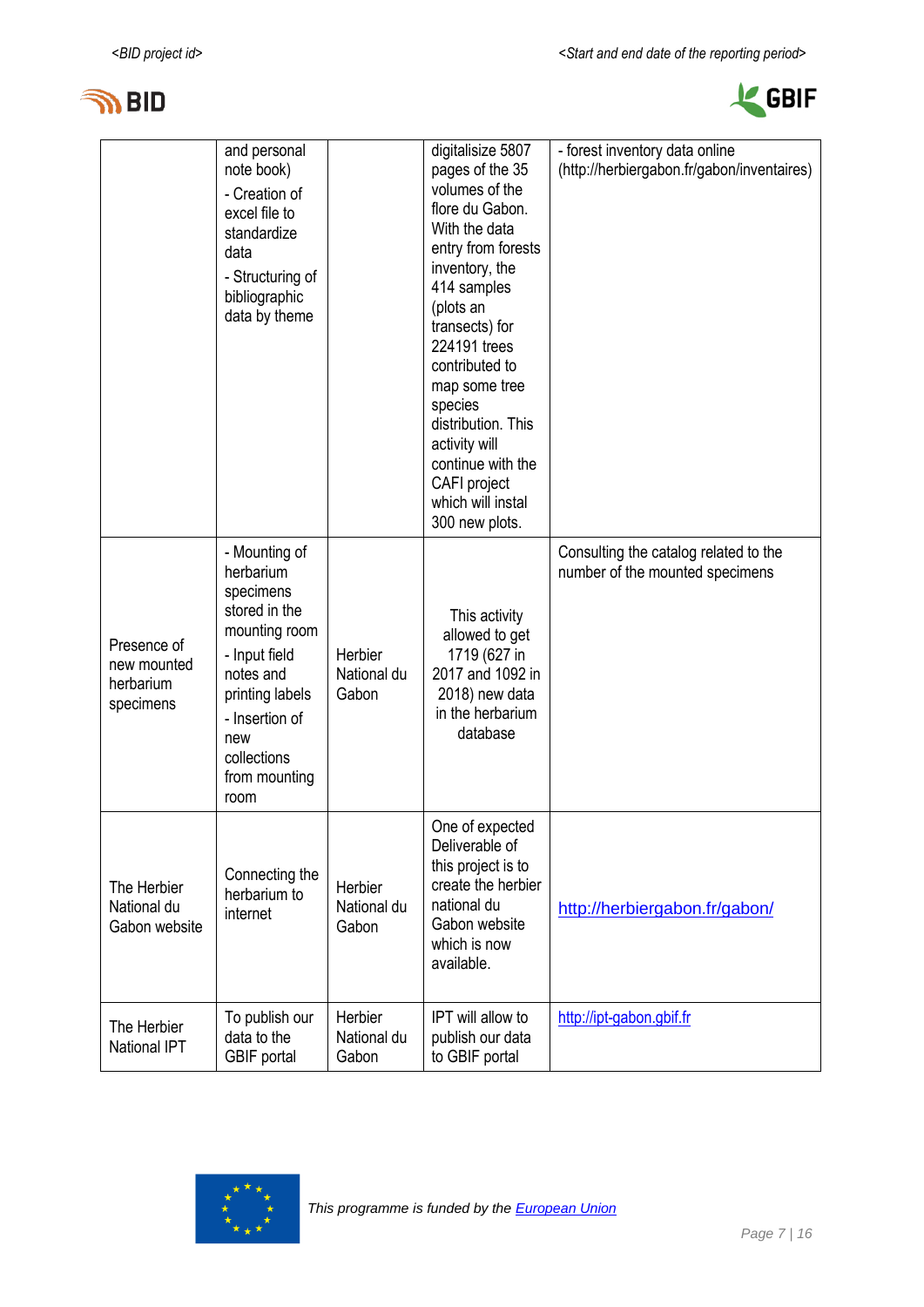



## **3.4.Datasets published on GBIF.org**

*Refer to the table in section 2.4 "Biodiversity data mobilization plan" of your BID full proposal. If the dataset is not yet published, please indicate the name of the institution that is expected to host the data when published in the column "DOI or URL/Planned hosting institution". Add as many rows as needed.*

| <b>Dataset</b><br>title                                                                                               | <b>Publishing</b><br>institution | DOI or URL/Planned hosting institution                                                              | Date/expected<br>date of<br>publication | <b>Explanatory</b><br>notes                                                                                                                   |
|-----------------------------------------------------------------------------------------------------------------------|----------------------------------|-----------------------------------------------------------------------------------------------------|-----------------------------------------|-----------------------------------------------------------------------------------------------------------------------------------------------|
| Vegetation<br>assessment<br>and forest<br>dynamic<br>study of<br>various<br>areas in<br>Gabon from<br>2000 to<br>2018 | Herbier<br>National du<br>Gabon  | http://ipt-gabon.gbif.fr<br>https://www.gbif.org/publisher/90a628e5-<br>440e-43b6-9c8d-64a5bfafb39f | 20.03.2019                              | These data are<br>inventory data from<br>414 plots that<br>contain 224191<br>trees including 722<br>species, 339<br>genera and 74<br>families |
| <b>Herbier</b><br>National du<br>Gabon                                                                                | Herbier<br>National du<br>Gabon  | http://ipt-gabon.gbif.fr<br>https://www.gbif.org/dataset/dd6ef36f-<br>3345-4c9e-9188-161de0668127   | 20.03.2019                              | Publishing of<br>occurrence<br>resource as a<br>Darwin Core<br>Archive (DwC-A).<br>The core data<br>table contains<br>41,529 records          |

## **3.5.Examples of use of biodiversity data available through GBIF**

*Data mobilised through the BID programme, ultimately, should guide natural resource conservation and management policy. We require you to report on how you have integrated these data into these policy-making processes. You may*  want to refer to the section 2.5 "Plan to support the integration of biodiversity information into policy and decision-making *process" of your original proposal as a reminder of your original commitments.* 

*As part of that process, we request you to provide us with a summary of how you have used these data within the decision-making process and we have included some guiding questions below to help with that process. Please note that if your dataset has been combined with other datasets in analyses that guide the decision-making process, then this should be recorded too.* 

The database provides information about rare and endangered species. This allows to implement a real analysis on plant diversity, map species distribution and to determine their UICN conservation status. Then, this information helps the government and non-governmental organizations to develop effective strategies and policies for the management and conservation of biodiversity. Policy-making use indirectly scientific data via the results of the research institutions which are the tools decision help. So involved in all the environmental and social impact studies in the governmental projects (e.g. OLAM palm and GRAINE projects) from 2011 to 2018, researchers of different institutions used the database of National herbarium to define the high conservation value forests. Those results had influenced policy-making to review the planned lands use in order to keep areas considered as high conservation value forests. Reports are available in the environment ministry but they cannot be shared here.

The national project called CAFI (CADRE D'INVESTISSEMENT DU GABON POUR L'INITIATIVE POUR LA FORET DE L'AFRIQUE CENTRALE) that will start soon has solicited our database by integreating Herbier

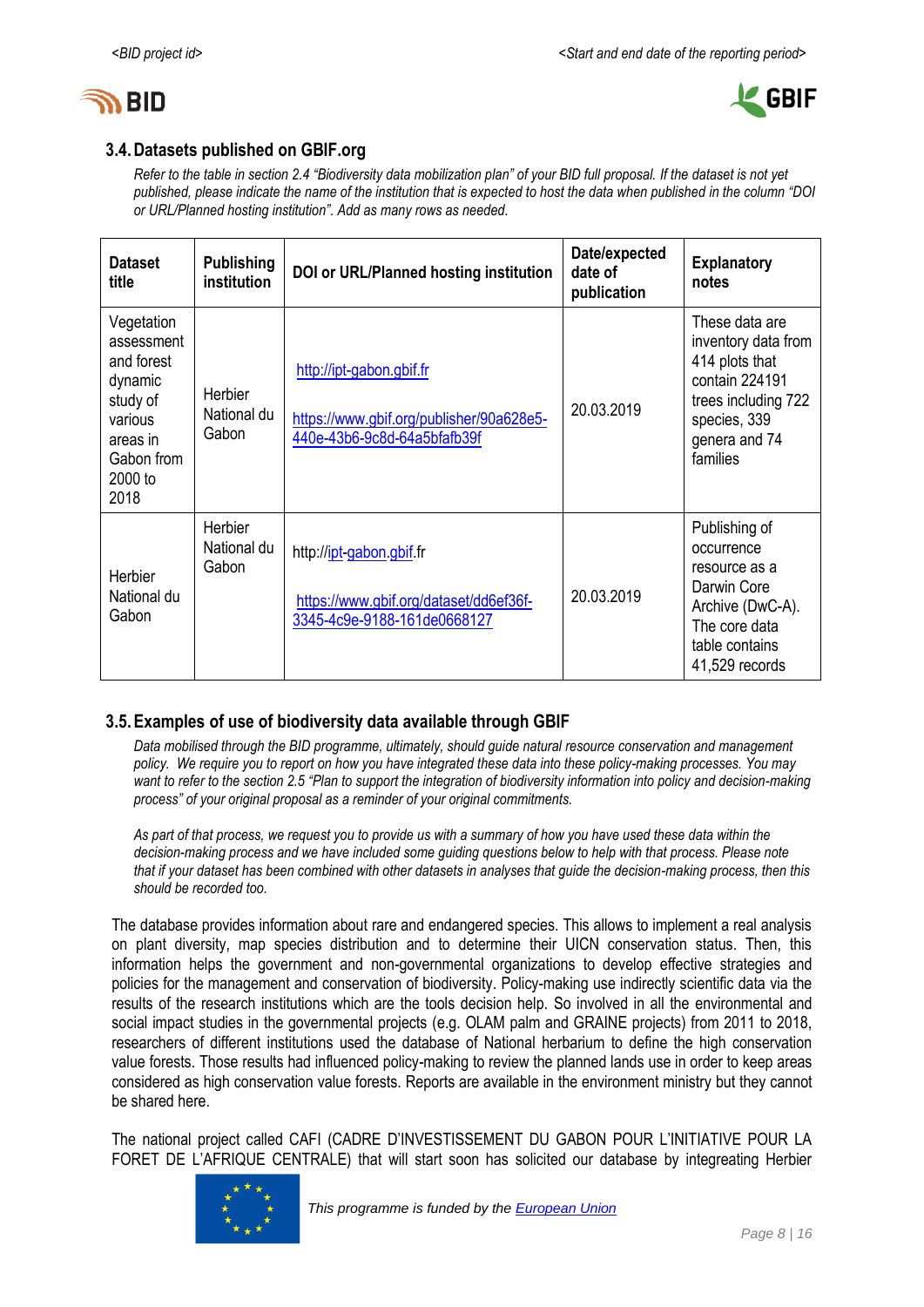



National du Gabon as parthner in this project. Involed in the section 1.8 of the project the Herbier National will focused to define the national directives to high conservation value forests. It will be also the best way to promote once again the Herbier National database.

Database is more used by partners researchers to locate species before their harvest missions in the field. African workshop about UICN conservation status is in the way to plan in the Herbier National du Gabon. Database is more used by partners researchers to locate species before to organize their harvest missions in the field and students. An african workshop about IUCN conservation status is in preparation in Gabon (Herbier National du Gabon) by Biodiversity Assessment for Spatial Prioritisation in Africa (BASPA) project (see Tariq Stévart, [tariq.stevart@mobot.org;](mailto:tariq.stevart@mobot.org) RAIMONDO Domitilla Claudia, [D.Raimondo@sanbi.org.za;](mailto:D.Raimondo@sanbi.org.za%3E) Daniel Marnewick, daniel.marnewick@birdlife.org.za). Quality of Herbier national du Gabon database was one of the major assets to select Gabon to house probably this workshop. In the scientific publication, database have been used to contribute to Global Forest Biodiversity Initiative [\(http://www.gfbinitiative.org/nl-engone-obiang\)](http://www.gfbinitiative.org/nl-engone-obiang) in press. Recently Herbier National du Gabon database have contributed to MBG study about Threatened Plant Species of Gabon [\(http://www.tropicos.org/Project/Threatened\\_Plants\\_Gabon\)](http://www.tropicos.org/Project/Threatened_Plants_Gabon). The workshop was took place 22th mars at CENAREST to present results of this study. The deliverables of BID-AF2015-0038-NAC project was also been presented in this workshop.

To promote database and facilitate its use, the following actions are planned:

- 1. Organizing of conferences on the usefulness of a database as a decision support tool for the management and conservation of biodiversity (workshop of 2019-03-22 by the MBG).
- 2. Provision of distribution maps of high commercial value species
- 3. Provision of distribution maps of rare and endemic species for the identification of high conservation value forests
- 4. Provision of vulgarization documents
- 5. Development of statutes about high commercial value species
- 6. Monitoring of natural stocks of the high commercial value species and other forest products than timber in accordance with the Forest Code.

#### **Description**

*Has your project been successful in integrating data within the policy-making process?* 

*Where did the demand for these data come from?* 

*If yes, which policies have been developed using your data?* 

*If no, what were some of the challenges you faced in getting your data into those processes?*

*Did you have a biodiversity data integration plan from the beginning of your project? If so, did you have to adapt your plan as the project progressed and why did you have to make those alterations?* 

*In what format are your data being used i.e. what were the analyses, if any, that you needed to perform on the data to ensure that they was in a format accessible to policy-makers?* 

*What level of communication has there been with the relevant policy stakeholders i.e. by which means? With what regularity? And, how critical have these interactions been for the development policy-relevant analyses?* 

*What additional support (resources, tools, network, training) would be needed for your project to ensure the flow of information from mobilisation to decision-making?* 

*How would you improve on your own processes in the future to improve data integration in the future?* 

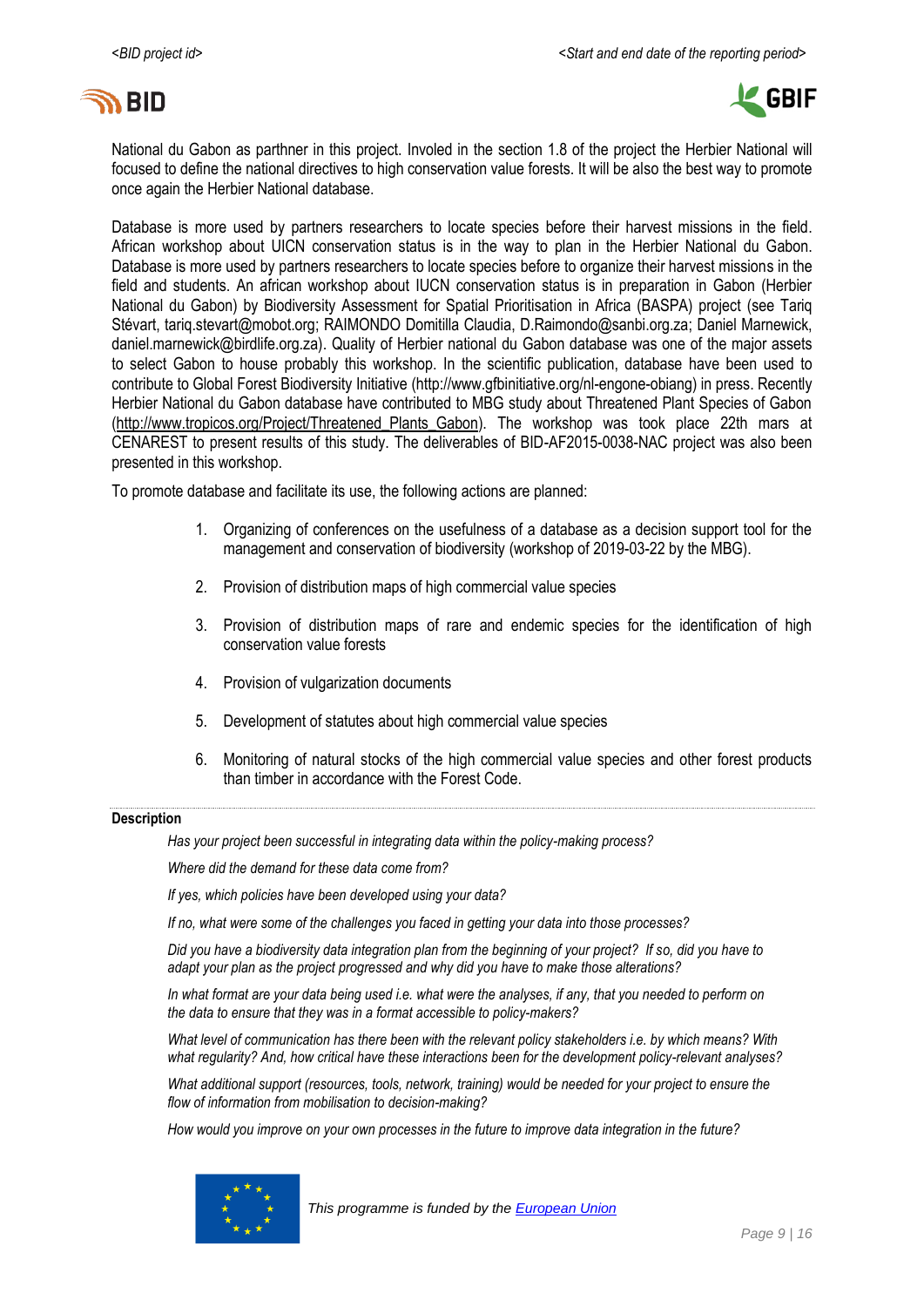



*Data may serve other purposes other than for policy-making and these are as valuable. How was your data used for other purposes e.g. development of training materials, scientific publications, communication activities etc?*

#### **Supporting materials**

*As part of our reporting, we request you to provide us with a copy of any materials highlighting data use on your dataset, either on its own or in combination with other datasets. This could be in the form of:*

- Reports governmental, ministerial, non-governmental organisations, international policy-making bodies
- Policy briefs
- Scientific publications
- Outputs from analyses that will be used in the future e.g. species distributions maps and other spatial analyses
- Education/communication materials

*Please provide a valid dataset to the doi. Where the doi is not known, please state why.*

BID-AF2015-0038-NAC has gathered data which just start to be used online. Data we published in the GBIF portal and the web site of herbier national du Gabon shows species distribution in Gabon including Threatened Plant Species. This can help policy decision. But the herbier national du Gabon database also has contributed to implement many studies. We use this database to contribute to Global Forest Biodiversity Initiative [\(http://www.gfbinitiative.org/nl-engone-obiang\)](http://www.gfbinitiative.org/nl-engone-obiang) in press.

| Name of resource                                                                                                                                                | Type of<br>resource <i>i.e.</i><br>report, policy<br>brief, scientific<br>publication,<br>analysis<br>output,<br>education<br>materials,<br>communication<br>materials.<br>other (please<br>specify) | Dataset doi                                                           | Link to<br>document<br><b>or</b><br>publication<br>citation |
|-----------------------------------------------------------------------------------------------------------------------------------------------------------------|------------------------------------------------------------------------------------------------------------------------------------------------------------------------------------------------------|-----------------------------------------------------------------------|-------------------------------------------------------------|
| Vegetation assessment and forest<br>dynamic study of various areas in<br>Gabon from 2000 to 2018                                                                | Scientific<br>publication                                                                                                                                                                            | https://www.gbif.org/dataset/2f41cb78-04a3-4322-ab2d-<br>1eaa2c296aa4 |                                                             |
| Herbier National du Gabon                                                                                                                                       | Scientific<br>publication                                                                                                                                                                            | https://www.gbif.org/dataset/dd6ef36f-3345-4c9e-9188-<br>161de0668127 |                                                             |
| Herbier National du Gabon                                                                                                                                       | Web site                                                                                                                                                                                             | http://herbiergabon.fr/gabon/collection/                              |                                                             |
| Identification des forêts à Haute Valeur<br>pour la Conservation (HVC) et mise en<br>place des placettes permanentes dans<br>la concession forestière de la SBL | Report                                                                                                                                                                                               | No doi                                                                | No link,<br>private<br>report                               |
| Establishme of National directives to<br>high conservation value forests<br>defining                                                                            | CAFI                                                                                                                                                                                                 | Next project which will need database                                 | Next<br>project<br>which will<br>need<br>database           |
| Threatened Plant Species of Gabon                                                                                                                               | Web site                                                                                                                                                                                             | http://www.tropicos.org/Project/Threatened_Plants_Gabon               |                                                             |

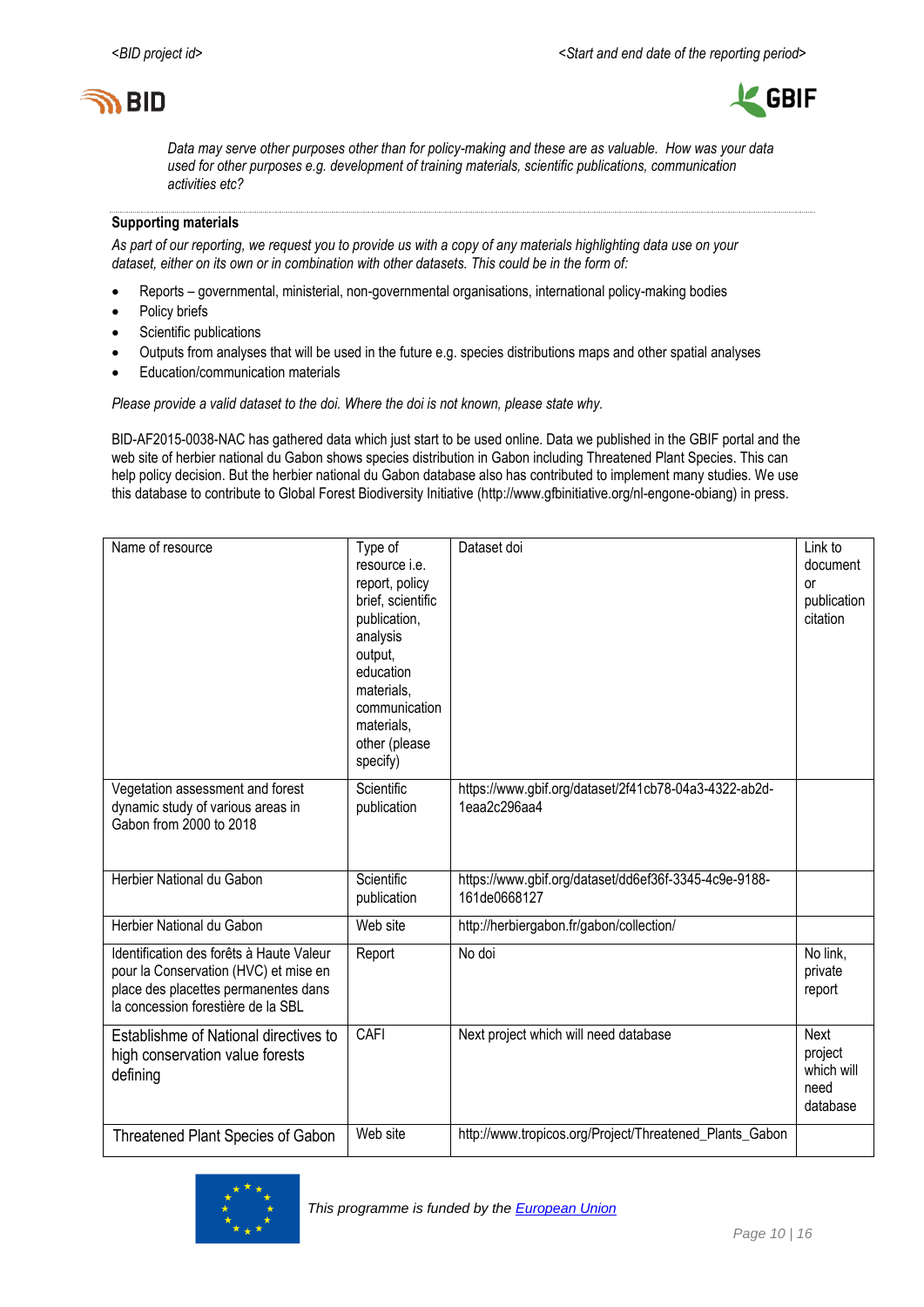



## **3.6.Events organized as part of the project**

*List all the events that have been organized as part of your project. Please provide links to any documents or webpages documenting the use in the "Sources of verification" column. Add as many rows as needed.*

| <b>Full title</b>                                                                                                                          | Organizing<br>institution                         | <b>Dates</b>                | Number of<br>participants | <b>Sources of verification</b>                                                                                      |
|--------------------------------------------------------------------------------------------------------------------------------------------|---------------------------------------------------|-----------------------------|---------------------------|---------------------------------------------------------------------------------------------------------------------|
| BID project activities<br>launch workshop                                                                                                  | <b>Herbier National</b><br>du Gabon               | 27th July 2016              | 25                        | -Report of BID project<br>activities launch workshop<br>-List of present persons<br>-Power point of<br>presentation |
| Meeting about data<br>digitization                                                                                                         | <b>Herbier National</b><br>du Gabon               | 10 <sup>th</sup> Marsh 2017 | 8                         | List of present persons                                                                                             |
| SEP2D project<br>presentation and link<br>with BID-AF2015-0038-<br><b>NAC</b>                                                              | Institut de<br>Recherche en<br>Ecologie Tropicale | 10th April 2018             | 21                        | Meeting report and list of<br>presence                                                                              |
| La connexion à internet<br>des données de<br>l'Herbier National du<br>Gabon : un appui du<br>projet GBIF<br>BID-AF2015-0038-<br><b>NAC</b> | Missouri Botanical<br>garden                      | 22th Marsh 2019             | 41                        | Presentation and list of<br>presence                                                                                |
|                                                                                                                                            |                                                   |                             |                           |                                                                                                                     |

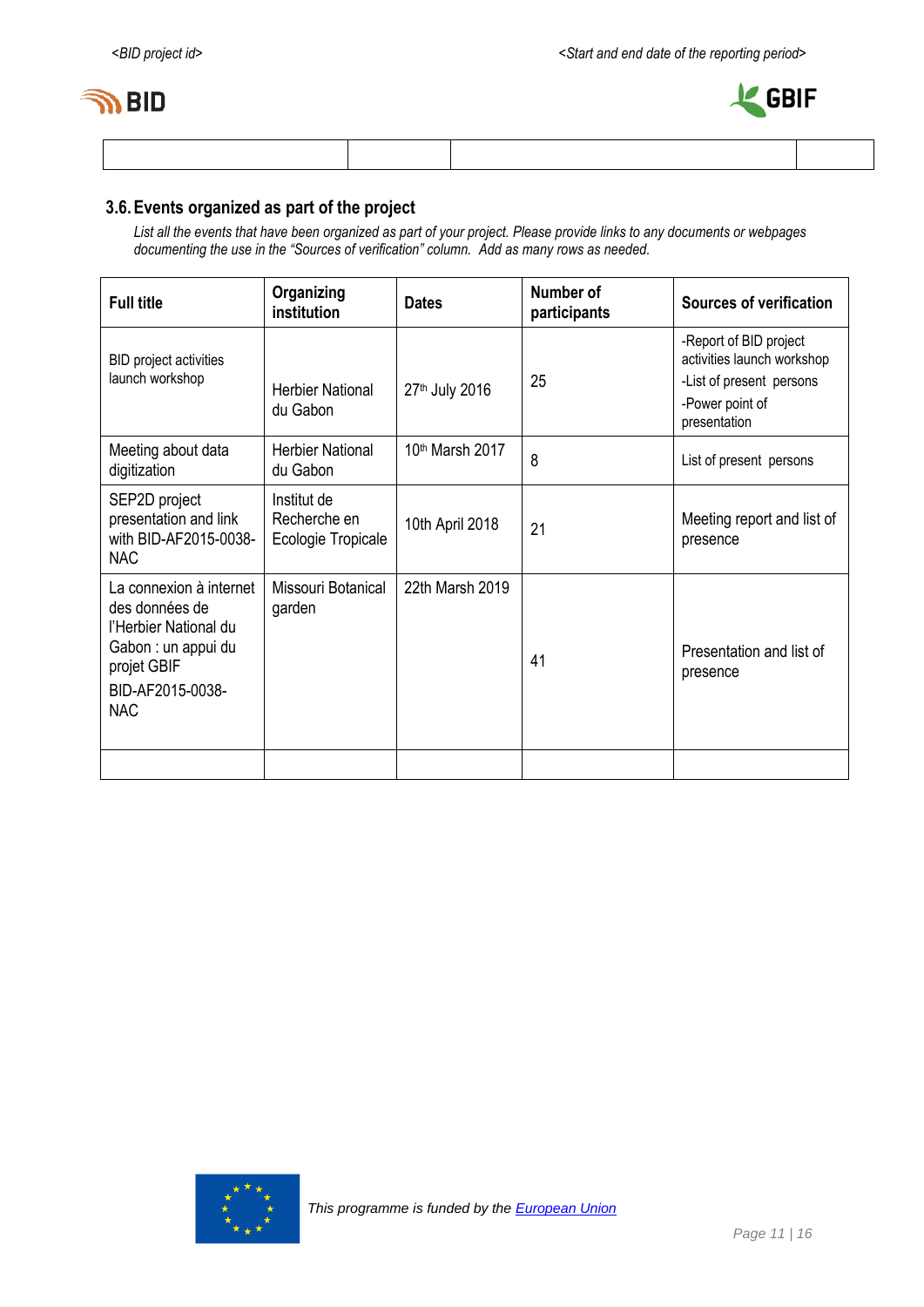



## **4. Updated calendar for the BID project implementation and evaluation period**

*The calendar should be completed in the same way as in the Full Project Proposal, but should include any expected changes. Provide reasons for any expected changes in section 4.1 'Explanatory Notes'.*

| Implementation period (maximum 24 months, starting 1 June 2016 at the earliest) |         |                |                |                 |                           |                 |                |                 |                         |              |                         |    |                                                                                         |                                                                                                                 |                |    |                 |   |         |                         |              |            |     |           |              |             |              |
|---------------------------------------------------------------------------------|---------|----------------|----------------|-----------------|---------------------------|-----------------|----------------|-----------------|-------------------------|--------------|-------------------------|----|-----------------------------------------------------------------------------------------|-----------------------------------------------------------------------------------------------------------------|----------------|----|-----------------|---|---------|-------------------------|--------------|------------|-----|-----------|--------------|-------------|--------------|
| Implementation period start date and end date                                   |         |                |                |                 |                           |                 |                |                 | 01/06/2016-01/12/2018   |              |                         |    |                                                                                         |                                                                                                                 |                |    |                 |   |         |                         |              |            |     |           |              |             |              |
| <b>Activity</b>                                                                 |         | $\overline{2}$ | 3 <sup>1</sup> | 4               | $\sqrt{5}$                | $6\overline{6}$ |                | 8 <sup>1</sup>  | 9 10 11 12              |              |                         |    | 13   14   15   16   17   18   19   20   21   22   23   24   25   26   27   28   29   30 |                                                                                                                 |                |    |                 |   |         |                         |              |            |     |           |              |             | <b>Notes</b> |
| BID Capacity Enhancement workshop 1                                             |         |                | $\mathsf{X}$   |                 |                           |                 |                |                 |                         |              |                         |    |                                                                                         |                                                                                                                 |                |    |                 |   |         |                         |              |            |     |           |              |             |              |
| 6-month progress analysis                                                       |         |                |                |                 |                           | X               |                |                 |                         |              |                         |    |                                                                                         |                                                                                                                 |                |    |                 |   |         |                         |              |            |     |           |              |             |              |
| Mid-term evaluation & reporting                                                 |         |                |                |                 |                           |                 |                |                 |                         |              | X                       | X  |                                                                                         |                                                                                                                 |                |    |                 | X |         |                         |              |            |     |           |              |             |              |
| Workshop of launch of project activities                                        |         |                |                |                 |                           |                 |                |                 |                         |              |                         |    |                                                                                         |                                                                                                                 |                |    |                 |   |         |                         |              |            |     |           |              |             |              |
| Mobilization of biodiversity data                                               | X       | $\mathsf{X}$   |                | $X$ $X$         | <b>UXL</b>                |                 | X X            | $\vert X \vert$ | X X                     |              |                         |    |                                                                                         |                                                                                                                 | x <sub>1</sub> |    | X X             |   | x   x   | $\overline{X}$          | $\mathsf{X}$ | $x \mid x$ |     |           |              |             |              |
| Taxonomic update                                                                | X       | X              | X              | $\mathsf{X}$    | $\boldsymbol{\mathsf{X}}$ |                 | $X$ $X$        |                 |                         |              |                         |    |                                                                                         |                                                                                                                 | X              | X  | $\vert$ X       |   | $\sf X$ | $\overline{\mathsf{X}}$ |              |            | x x | x x x     |              |             |              |
| Database conception                                                             |         | $X$ $X$        |                | $X$ $X$         |                           |                 |                |                 |                         | Χ.           |                         | X. |                                                                                         |                                                                                                                 |                |    |                 |   |         |                         |              |            |     |           |              |             |              |
| Digitalization of samples and documents                                         |         |                | $\mathsf{X}$   | $\times$        | $\mathsf{X}$              |                 |                | $X$ $X$ $X$     |                         | $X$ $X$ $X$  |                         | X  |                                                                                         |                                                                                                                 | X              |    | $x \mid x \mid$ |   | x   x   | $\mathsf{X}$            | x x          |            |     | x x x x x |              | x x x       |              |
| Supplying of database                                                           | $X$ $X$ |                | $\mathsf{X}$   |                 |                           |                 |                |                 |                         |              |                         |    |                                                                                         |                                                                                                                 |                | Y. |                 |   |         |                         |              |            |     |           | $\mathsf{X}$ | $X$ $X$ $X$ |              |
| Evaluation period (maximum 6 months, ending 31 December 2018 at the latest)     |         |                |                |                 |                           |                 |                |                 |                         |              |                         |    |                                                                                         |                                                                                                                 |                |    |                 |   |         |                         |              |            |     |           |              |             |              |
| Evaluation period start date and end date                                       |         |                |                |                 |                           |                 |                |                 | 01/07/2018-31/06/2019   |              |                         |    |                                                                                         |                                                                                                                 |                |    |                 |   |         |                         |              |            |     |           |              |             |              |
| <b>Activity</b>                                                                 |         | $\overline{2}$ |                | $3 \mid 4 \mid$ | $5\overline{)}$           | 6               |                | 8               | 9                       | 10           |                         |    | 12                                                                                      | <b>Notes</b>                                                                                                    |                |    |                 |   |         |                         |              |            |     |           |              |             |              |
| Final financial and narrative reporting                                         |         |                |                |                 | X                         | X               |                |                 |                         |              | X                       |    | $\overline{X}$                                                                          |                                                                                                                 |                |    |                 |   |         |                         |              |            |     |           |              |             |              |
| Review of activities                                                            | X       | $\sf X$        | X              | X               |                           |                 | $\overline{X}$ | $\mathsf{X}$    | $\overline{\mathsf{X}}$ |              |                         |    |                                                                                         | This activity will consist in doing the review of scientific activities according to initial overall goals. The |                |    |                 |   |         |                         |              |            |     |           |              |             |              |
| Review of expenses                                                              |         |                | X              | $\sf X$         |                           |                 |                |                 |                         | $\mathsf{X}$ | $\overline{\mathsf{X}}$ |    |                                                                                         | The proof of expense for each activity will be reported in the financial document that will also                |                |    |                 |   |         |                         |              |            |     |           |              |             |              |

<span id="page-11-0"></span>4.1. Explanatory notes: After the destruction of Herbier National du Gabon's building and infrastructure in the aftermaths presidential election on august, we requested to extend our project implementation period by six month. In this case, the timeframe was revised. This request was approved by GBIF. In the new schedule that we offered (yellow box), theactivities and the narrative and financial report have been shifted of 6 months. The green boxes are the already implemented activities and their progression

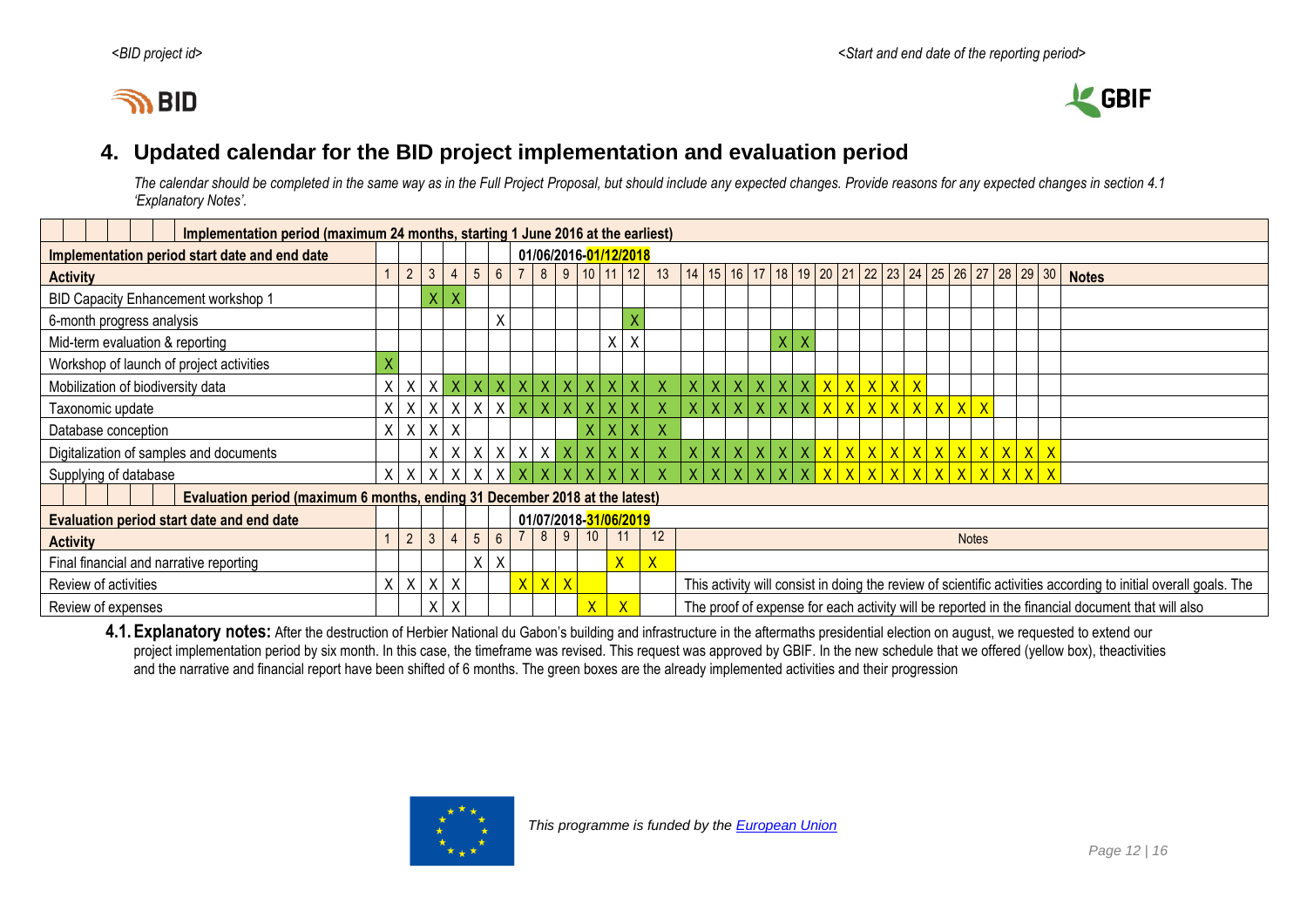



## <span id="page-12-0"></span>**5. Sustainability plans**

*Explain the approach that will be taken to ensure the sustainability of the project's results after the end of your project (500 words maximum)*

The continuity of the botanical collecting will lead to the strengthening of existing collections. Furthermore, the database that the project will occasion will require of the daily services of maintenance even after its implementation period. To do this, the new tasks initiated by this project will be an integral part of the daily activities of the herbier national du Gabon among which:

- The digitalization of herbarium specimens
- Insertion of new information originating from the partners databases
- Insertion of the new bibliographic data
- New taxonomic update
- Insertion of new collections in the database
- Periodic renewal of computer equipment
- Recycling of database manager to new applications

Currently, the herbarium has qualified staff that already has good expertise in plant identification from the herbarium specimens. With the database that will be established, identification will be much easier. When it is solicited by the private structures, this expertise is able to generate the own funds to the Herbier National du Gabon that can be used for continuity of project activities. Other funding sources will be sought near of the supervising ministry and by responding to other calls for proposals by the development of new projects. Another way to ensure the sustainability of the activities initiated by the project is about answer to proposal calls. The herbier National du Gabon got funding from Sud Expert Plante (SEP2D) via the project entitled "Digitalization for collection management of the National Herbarium of Gabon (DICMAGA, AAP4-17)". This project has been written making the link with the BID activities in order to ensure also their sustainability.

## <span id="page-12-1"></span>**6. Beneficiaries/affiliated entities and other cooperation**

#### **6.1.Relationship with project partners**

*Please describe the relationship between your project coordinating team/institution and your project partners, and with any other organisations involved in implementing your BID project.*

The Herbier National du Gabon had identified 4 national parthners: Agence Nationale des Parcs Nationaux (ANPN), Institut de Recherche en Ecologie Tropicale (IRET), Ecole Nationale des Eaux et Forêts (ENEF), l'Université des Sciences et Techniques de Masuku (USTM) and 4 other international partners to lead the project activities. Since his starting, all these partners contribute to the smooth running of the project activities through their logistical, financial and scientific support. During the night of Wednesday 31 August 2016, the Herbier National du Gabon building was looted and burned following the aftermaths presidential elections. This situation resulted in a loss of computer equipment, research equipment, field equipment and furniture. It is thanks to the partnership and good relations with the ANPN that the head of this institution has funded, in collaboration with the director of IPHAMETRA, the transfer of herbarium samples toward the ANPN's premises where the herbarium is now located. Despite this move, the project's activities that had already started in July was remained suspended due to the lack of work equipment lost in the flames. A few months later, the delivery of small equipment (chair, desks, computer) by the ANPN enabled the herbarium to restart the project's activities. Because the narrowness of the actual room where specimens of herbarium are stored, the ANPN head housed the Herbier National du Gabon in another building (photos below) with the offices of the Herbier National du Gabon staff, two collection rooms, a mountain room, a library and a meeting room. But there is the slight maintenances to do for the best specimen conservation (estimated to 20 K€) as the repairing of ceilings humidity

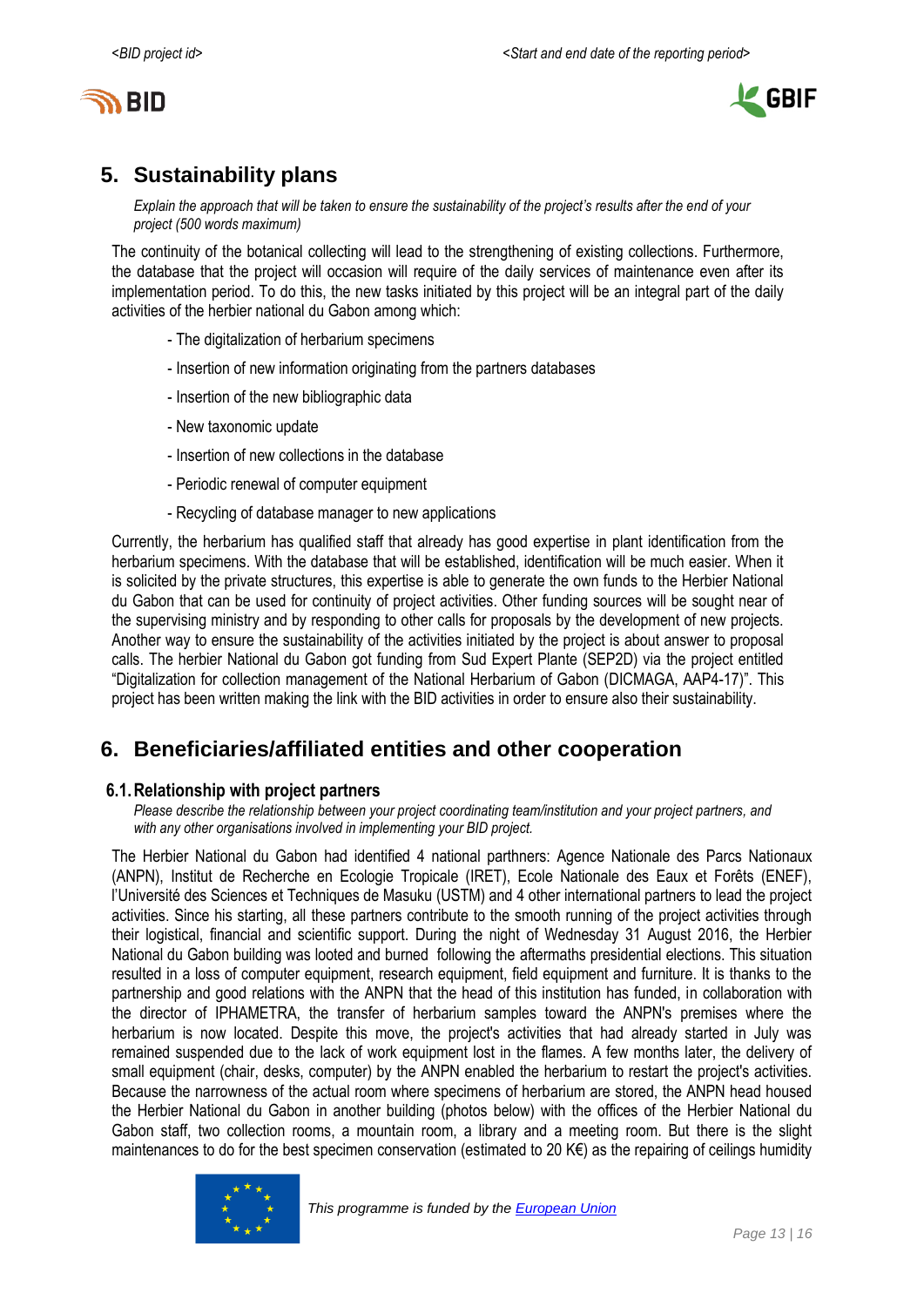# ם GID



(e.g.photo 3), improvement of conditioning air in the collection rooms and the control of electrical circuits. BID secretariat approved reallocation of about 7 K€ to support this maintenance.



Photo 1. New building of the Herbier National du Gabon Photo 2. Insertion room Photo 3. Ceiling humidity

The moving in this new location was done in several stages (sample packaging, transport of the cabinets, fitting out in the new room, storage of the cabinets and specimens reinsertion)



Photo 4. Samples packaging examples transportation Photo 5. Semples transportation Photo 6. Specimen reinsertion

In addition, the ANPN contributes to the improving our web site project with her authorization to use some extracts of her book (plantes à fleur du Gabon) which he holds the copyrights (Sosef, M.S.M., 2016. L'exploration botanique du Gabon. In: J.P. Vande weghe, E. Bidault & T. Stévart (eds), Plantes à fleurs du Gabon. Une introduction à la flore des angiospermes: 28-31. Agence Nationale des Parcs Nationaux, Libreville). The partnership with the Institute of Research in Tropical Ecology (IRET) is very important. Most of the forest inventory data that we digitized were provided by this institution which allowed us to access its field note books and its bibliographic background containing of important data. The visit of the Makokou herbarium last February made it possible to note the lack of digitization of the data of this local herbarium of the IRET. The project proposed to enter these data and integrate them into the project database. These 500 data have already been entered in the excel table and their duplicates are included in the herbarium database. The IRET also promised to provide additional future inventory data from its project to establish 300 permanent plots on a national scale in collaboration with the ANPN. This ANPN project called CAFI (CADRE D'INVESTISSEMENT DU GABON POUR L'INITIATIVE POUR LA FORET DE L'AFRIQUE CENTRALE) will therefore enable the regular supply of our database because our herbarium is parthner of this project to identify tree species. The Ecole Nationale des Eaux et Forêts (ENEF) has a small Herbarium which we have already visited on november. The digitization of these data will also contribute to the knowledge of species distribution.

As far as relations with external partners are concerned, working sessions are often organized with the Nationaal Herbarium Nederland via skype. Recently Jan Wieringa helped us to update our database by installing BRAHMS's new versions (2016, 2017). An extraction of the database of Naturalis for the gabon had reached us

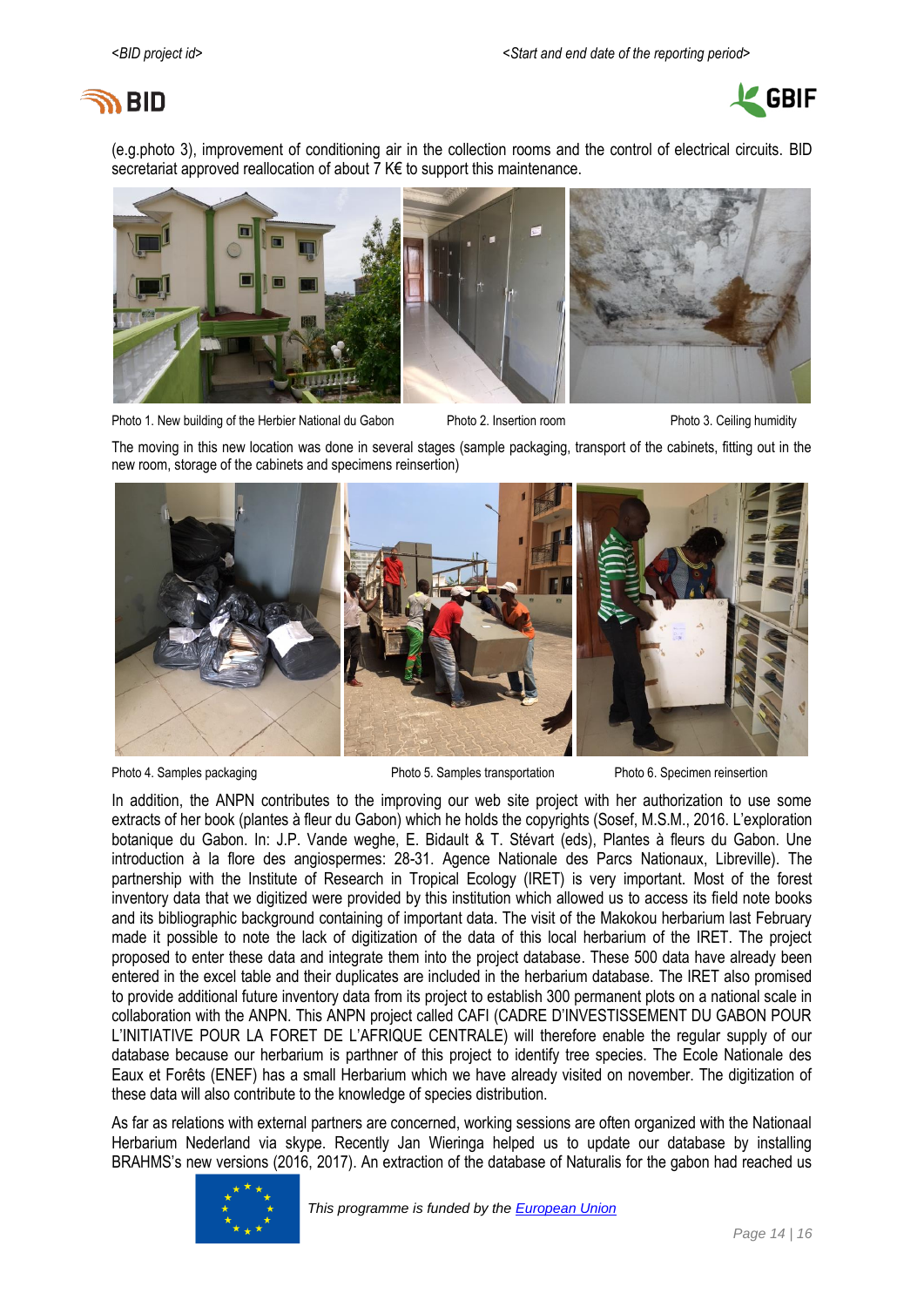



by wi transfer and thanks to which the update was possible. The partnership with the Missouri Botanical of Garden (MBG) has already made it possible to extract from their Tropicos database. The inventory data collected in the framework of the thesis that Tariq frames and the field missions that the MBG organizes each year will also contribute to the supply of the database of the project. In fact, the field missions undertaken between MBG and the National Herbarium form November 2017 to 27 February 2018 led to collect 1176 plants representing 1% of all collecte done in Gabon (cf Nicolas Texier report available at herbarium), that will reinforce the herbarium database.

#### **6.2.Links to other projects and actions**

*Where applicable, outline any links and synergies you have developed with other actions, e.g. GBIF nodes, other BID funded projects, etc. If your organization has received previous grants in view of strengthening the same target group, to what extent has your BID project been able to build upon/complement the previous project(s) ?*

The project has not yet developed synergies with other GBIF entities such as nodal points. Gabon is not yet a member of the GBIF and procedures for becoming a member are under way. This is also the first time that our team has benefited from GBIF funding. However, the synergies exist between our BID project and the others projects of the partners institutions. The project already receives forest inventory data from, for example, IRET and MBG projects. Most of these projects aim to collect data on the ground, which is not foreseen in the activities of BID project. But several of these data are already integreated in the project database and the others will be enter it progressively.

## <span id="page-14-0"></span>**7. Visibility**

*Please refer to th[e BID guidelines.](http://bid.gbif.org/en/community/communication-guidelines/)*

## **7.1.Visibility of the BID project**

*How is the visibility of your BID project being ensured?*

#### **Short summary**

The visibility of the BID project is ensured by the use and display of the Logo in communications and correspondences relating to the project activities. The material that is paid by the project budgets bears the BID logo. It is directly marked BID on all equipment too. The different presentations (slide) are accompanied by the BID logo when the conferences take place. BID project had contributed to strengthening capacity by funding the training of project coordonator on Spatial Ecology, Geospatial Analysis, and Remote Sensing for Conservation (MCCS 0500& CONS 620), in Virginia (USA), october 2017. This trainig belong to the component about ecological niches modelling planned in the project. In the other hand, BID project activites are also approached when the members of our team are invited in other workshops such as UICN workshop in Yaoundé, Cameroon (june 2017), workshop about the Nagoya Protocol, Montpellier, France (november 2017). Furthermore BID activities was explaned when Sud Expert Plant Développement Durable (SEP2D, DICMAGA- AAP4-17) project was launched in april 10th at IRET, Libreville. The link between BID (BID-AF2015-0038-NAC) and the DICMAGA- AAP4-17 project was developped. In the herbarium web site, BID-AF2015-0038-NAC project is identified as funder of this site conception [\(http://herbiergabon.fr/gabon/c](http://herbiergabon.fr/gabon/)redits). The project will be cited in acknowledgment of scientific publications if information from database is used. The deliverables of BID-AF2015- 0038-NAC project was been presented in the Missouri Botanical Garden workshop on 22 marsh 2019 in Libreville.

## **Sources of verification**

- Letter of invitation addressed to partners at the workshop to launch project activities
- Minutes of the workshop steering committee
- Workshop Program
- **Presentations**

## **7.2.Visibility of the EU contribution**

*How is the visibility of the EU contribution being ensured within your project implementation?*



*This programme is funded by the [European Union](http://europa.eu/)*